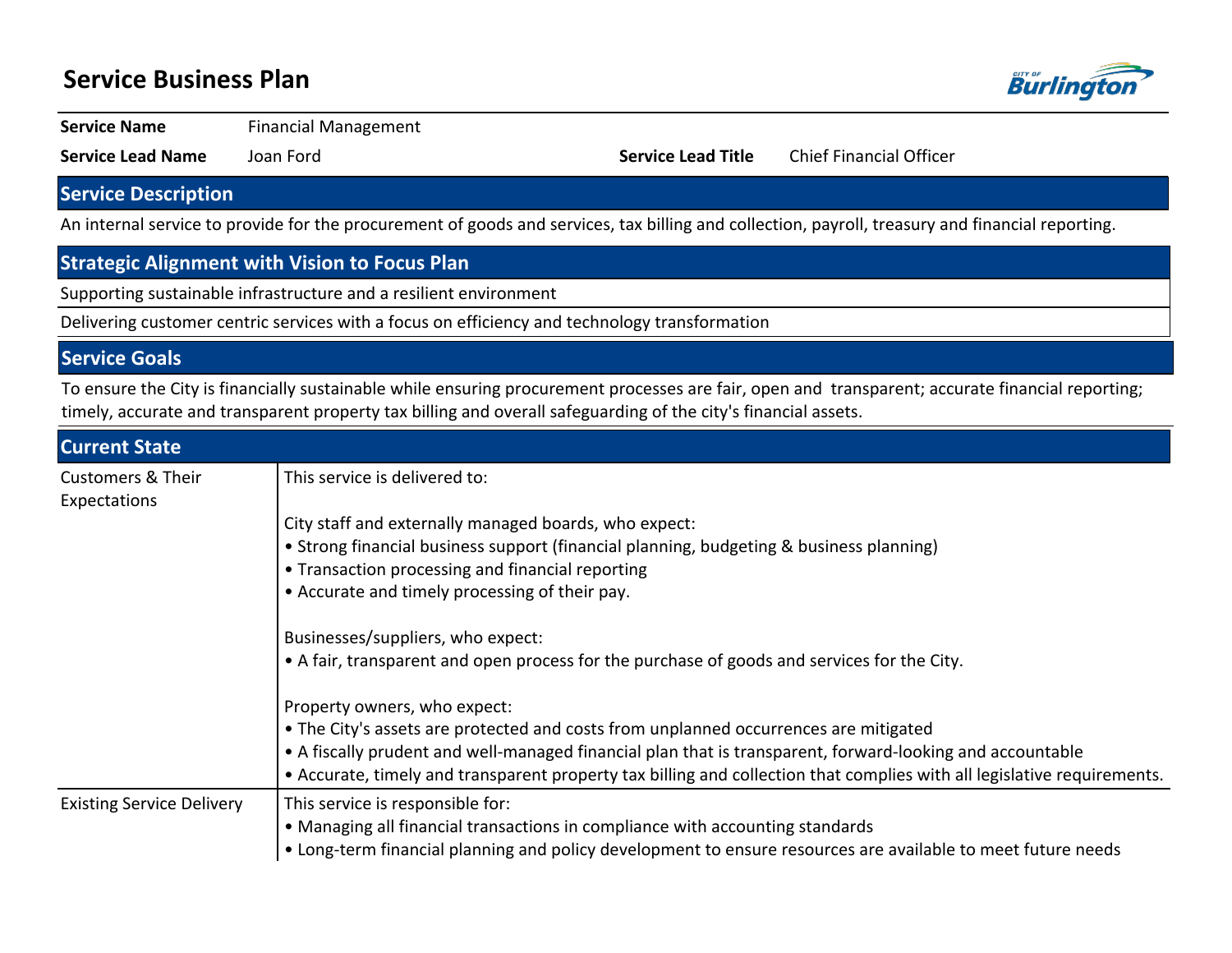| • Managing the process for the purchase of goods and services for the City.<br>• Safeguarding the City's financial assets, including containing costs and increasing revenues.<br>• Billing and collection of City, region and education property taxes. |                                                                                                                                                                                                                     |  |  |  |  |
|----------------------------------------------------------------------------------------------------------------------------------------------------------------------------------------------------------------------------------------------------------|---------------------------------------------------------------------------------------------------------------------------------------------------------------------------------------------------------------------|--|--|--|--|
| <b>Existing Customer</b><br>Engagement Tools /<br>Methods                                                                                                                                                                                                | Public budget open house, telephone town hall, taxpayer information brochure with property tax bills, City website<br>and intranet site, surveys, telephone, 311, email, in person, e-portals for bid opportunities |  |  |  |  |
| Is this Service Provincially<br>Legislated?                                                                                                                                                                                                              | Municipal Act, 2001<br>Yes.                                                                                                                                                                                         |  |  |  |  |
| For this Service are there<br><b>Approved Service</b><br>Standards?                                                                                                                                                                                      | Municipal Act, 2001; Development Charges By-law; Procurement By-law; Public Sector Accounting Board<br>Yes                                                                                                          |  |  |  |  |

| <b>Programs</b>                                                      |                                                                                                                                                                                                                                                                                                                                                                                                                                                                                               |
|----------------------------------------------------------------------|-----------------------------------------------------------------------------------------------------------------------------------------------------------------------------------------------------------------------------------------------------------------------------------------------------------------------------------------------------------------------------------------------------------------------------------------------------------------------------------------------|
| <b>Procurement Process</b>                                           | Process of buying goods and/or services on behalf of the City, including developing & managing contracts with<br>suppliers.                                                                                                                                                                                                                                                                                                                                                                   |
| <b>Transactional Processing</b>                                      | Processing day-to-day financial transactions such as accounts payable, accounts receivable, payroll, donations,<br>debit/credit card payments and cash management as well as reconciling City accounts.                                                                                                                                                                                                                                                                                       |
| Financial Reporting and<br><b>Business Planning</b>                  | Preparing financial statements. Liaison with external and internal auditors. Completing provincial Financial<br>Information Return (FIR). Other mandated reporting related to government funding.<br>Preparing budgets and budget monitoring, including variance reporting, developing financial policies, financial plans<br>and development charge by-laws.                                                                                                                                 |
| Property Tax Billing,<br><b>Collection and Payment</b><br>Processing | Review of assessment roll prepared by the Municipal Property Assessment Corporation (MPAC) and appeal of<br>property valuations where applicable. Calculation of City, region and education property taxes and issuing tax bills<br>to property owners. Property tax billings, including interim billing (with two installments) and final tax billing (with<br>two installments). Collection and property tax payment processing, including penalty, interest and other fees and<br>charges. |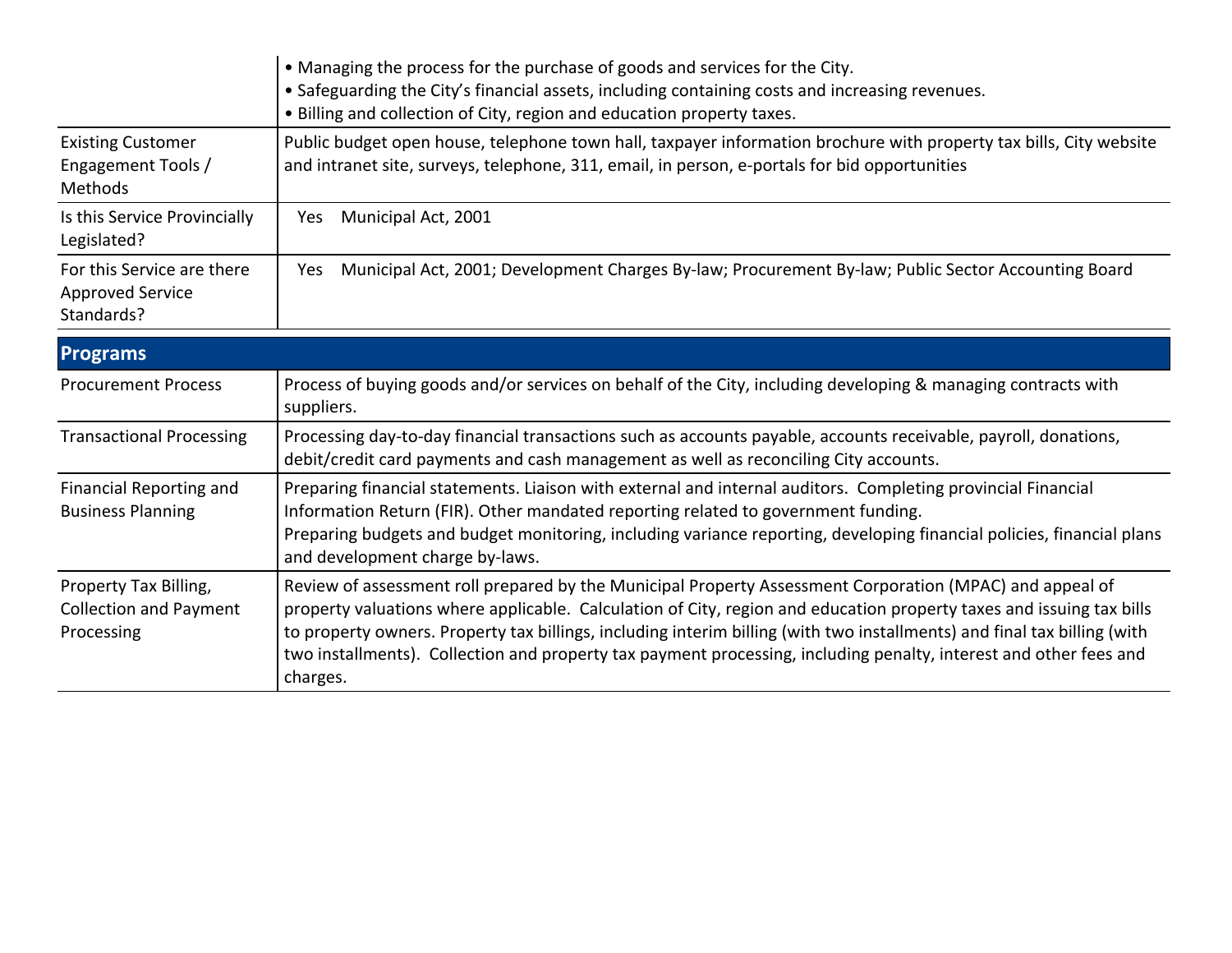#### **Recent Continuous Improvement Initiatives**

In 2019:

- Updated communication methods with lawyers to allow for more accurate data on ownership transfers; providing for on-line information and ability to order tax certificates on-line.
- Completed Development Charges Study and By-law to ensure growth pays for growth to the extent permitted by legislation.
- Complete phase out of the vacant unit rebate application process resulted in 2019 budget savings of \$475,000.
- Implemented tangible capital asset accounting for the museum and BEDC. Planned implementation for BPAC and Art Gallery in 2020 which streamlines the year end reporting process.
- Improved internal controls around vendor data and payments.
- Improved upload for PCards that separates transactions by company code resulting in significant reduction in manual reclassification.
- Implemented automated property tax receipt that provides taxpayers proof of tax payments for income tax purposes.
- Enhanced opportunity for property owners to join the 10 month preauthorized payment plan anytime during the year (previously only two start dates (January and June).
- Automated the legislated tax collection forms. This eliminates manual processing of letters reducing errors and processing time.
- Improving presentation of budget document by consolidating operating, capital and service business plans in one publication as well as aligning to the four year workplan Vision to Focus.

## **Environmental Considerations**

Currently have in place a Green procurement policy, all procurements done through an on-line bidding portal, offer Epost for electronic receipt of tax bills. Future ERP solution to include functionality for employee self service thereby eliminating the need for production of pay stubs.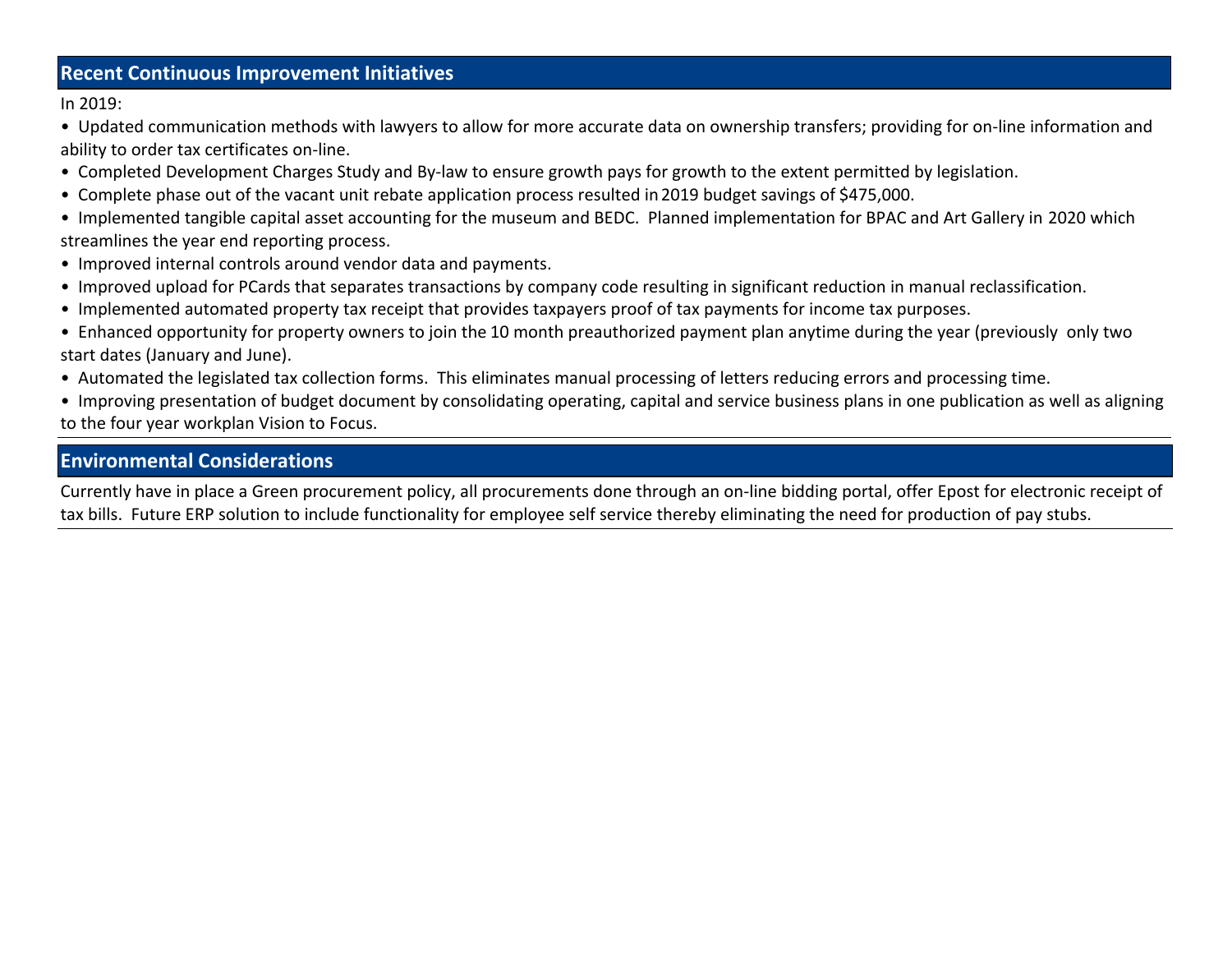|                                          | <b>Emerging Opportunities and Anticipated Risks</b>                                                                                                                                                                                                                                                                                                                                                                                                                                                                                                                                                                   |
|------------------------------------------|-----------------------------------------------------------------------------------------------------------------------------------------------------------------------------------------------------------------------------------------------------------------------------------------------------------------------------------------------------------------------------------------------------------------------------------------------------------------------------------------------------------------------------------------------------------------------------------------------------------------------|
| <b>Emerging Opportunities</b>            | In 2019:<br>• Project to implement a new corporate cashiering solution (completion in 2020). Opportunity to leverage new<br>Parks & Recreation software creating one corporate wide solution with increased efficiency. Eliminates the risk of<br>using an unsupported software solution. Risk identified is that cashiering solution is still under development. This<br>could lead to a solution that does not meet the needs of the corporation.<br>. Implementation of contract module in Bids & Tenders portal to manage contract documents and automate the<br>process.                                         |
|                                          | In 2020 and beyond:<br>• ERP project to introduce a corporate wide solution which will incorporate payroll into the financial system. This<br>eliminates risk of using an unsupported payroll solution and increases efficiencies as payroll will be fully integrated<br>with the financial system. Risk is that a suitable solution will not be found that incorporates HRIS, payroll and<br>financial management needs.<br>• Developing and approving budgets covering more than one year could streamline the budgeting process, and a<br>number of Canadian municipalities are investigating / implementing this. |
| <b>Anticipated Risks</b>                 | With volatility in global markets and potential for increased interest rates - interest income could be adversely<br>affected as could borrowing costs.<br>Increased demands for support could impact financial services staff resources.<br>Increased number and sophistication of phishing attempts requires ongoing training of staff and review of internal<br>controls.                                                                                                                                                                                                                                          |
| <b>Enterprise Risk</b><br>Considerations | Financial Sustainability - Sustainability, Budget<br>Technology - IT Systems, Cyber Attacks<br>Legislative Changes - Provincial and Federal Legislative Changes, Speed of changes and policies                                                                                                                                                                                                                                                                                                                                                                                                                        |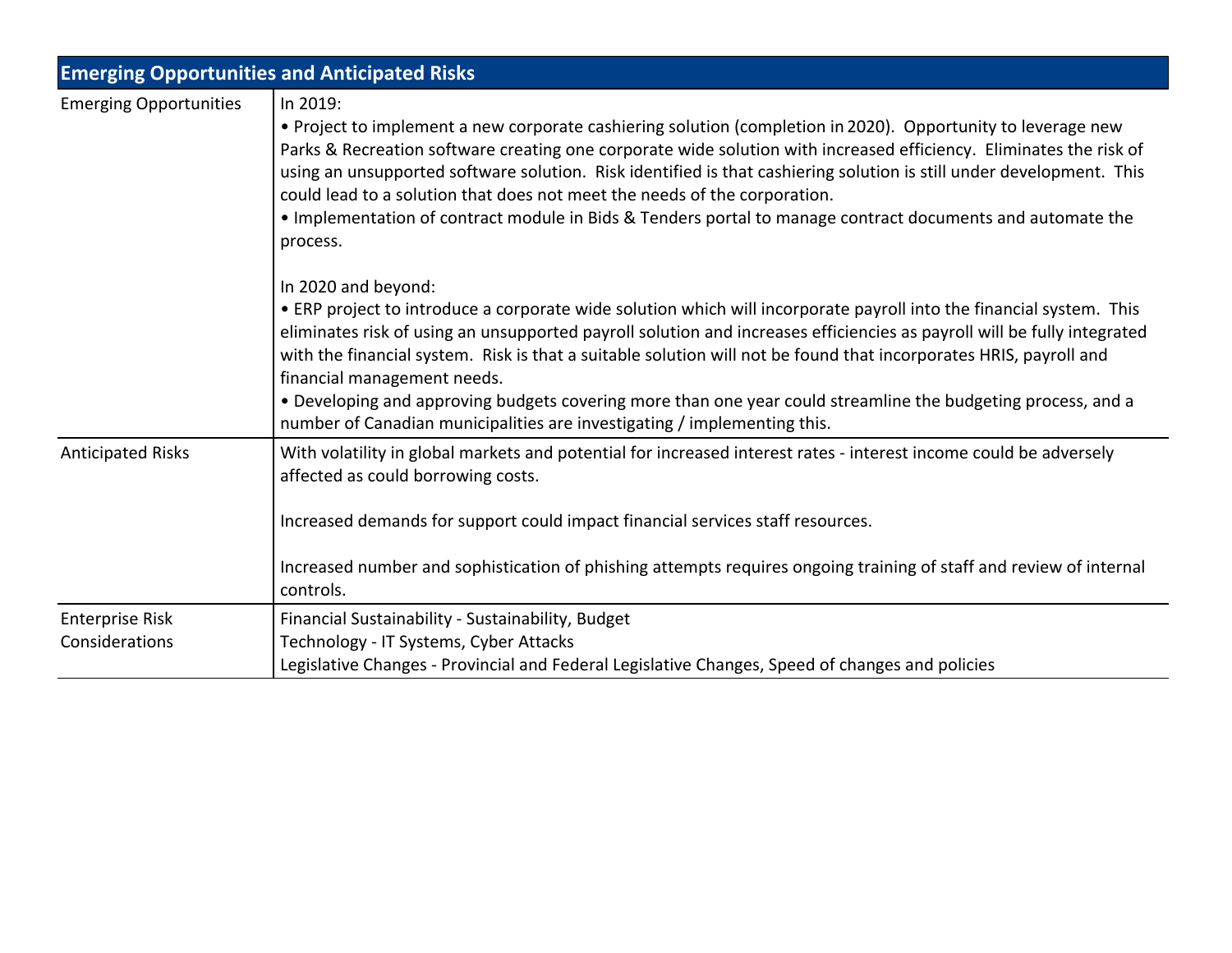| <b>Service Initiatives</b>                                                                                                  | <b>Target Completion</b> |
|-----------------------------------------------------------------------------------------------------------------------------|--------------------------|
| <b>Update Procurement By-law</b>                                                                                            | Feb 2020                 |
| Implement new Corporate Point of Sale technology                                                                            | Mar 2020                 |
| Implement a new property tax system to explore available solutions for municipal tax collectors including on-line<br>portal | Dec 2022                 |
| Implement a new ERP solution                                                                                                | Jan 2022                 |
| Implement Multi-year operating budget                                                                                       | Dec 2023                 |
| Implement Asset Retirement Obligation standards for financial reporting                                                     | Jan 2021                 |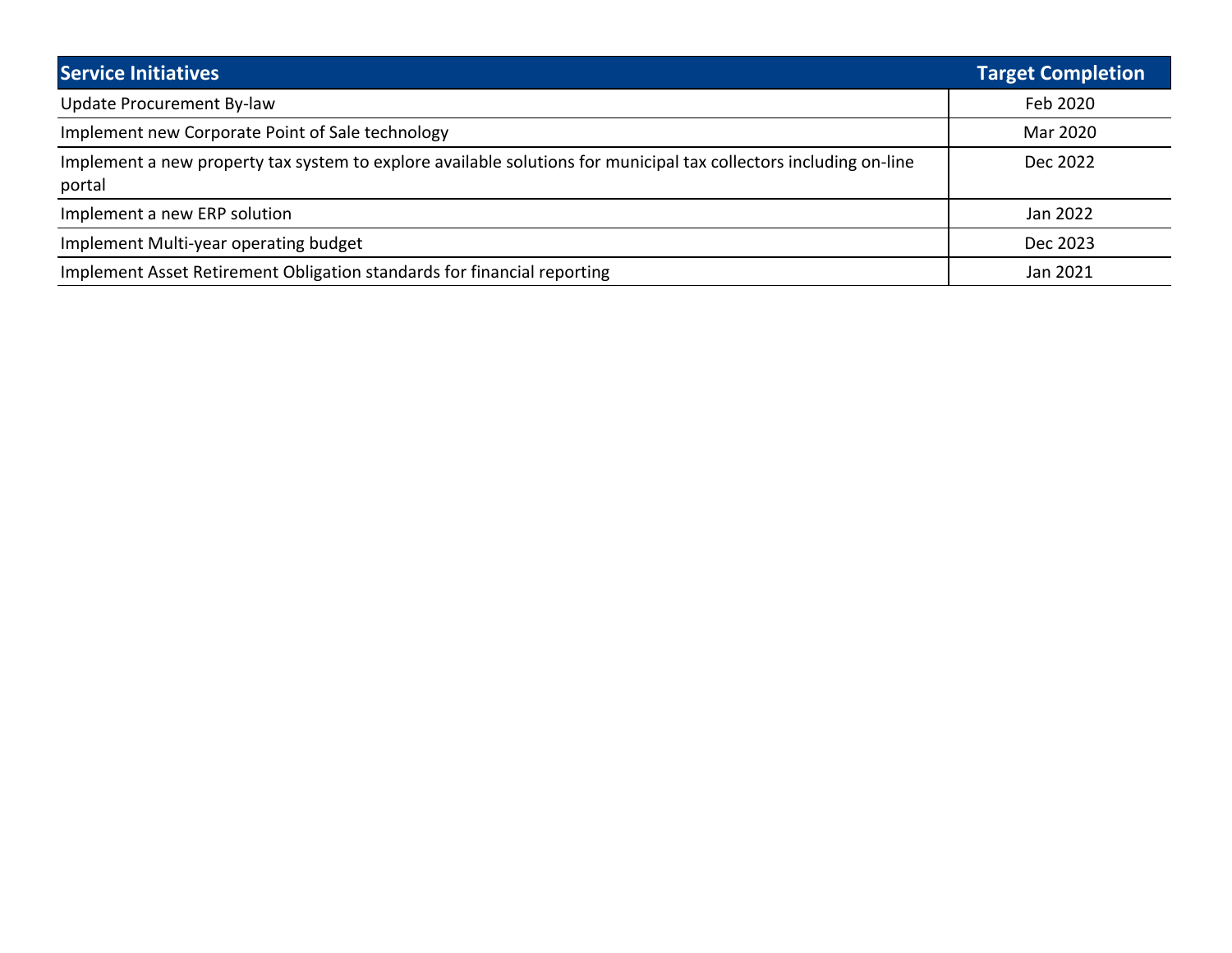# **MEASURING SUCCESS**

#### **How much did we do?**

| Performance                            | 2015   | 2016   | 2017   | 2018   | 2019            | 2020            | 2021            | 2022     |
|----------------------------------------|--------|--------|--------|--------|-----------------|-----------------|-----------------|----------|
| <b>Measurement</b>                     | Actual | Actual | Actual | Actual | <b>Forecast</b> | <b>Forecast</b> | <b>Forecast</b> | Forecast |
| Number of accounts<br>payable payments | 11,843 | 11,507 | 11,828 | 10,620 | 10,800          | 11,000          | 11,200          | 11,400   |
| Number of property tax<br>laccounts    | 62,907 | 63,230 | 64,066 | 64,254 | 64,720          | 65,044          | 65,369          | 65,696   |
| Number of bid<br>opportunities issued  | 75     | 76     | 72     | 73     | 80              | 80              | 80              | 80       |

#### **How well did we do it?**

| Performance           |       |       | Electronic Accounts Payable Payments                                                                                   |                                             |       |       |       |       |  |
|-----------------------|-------|-------|------------------------------------------------------------------------------------------------------------------------|---------------------------------------------|-------|-------|-------|-------|--|
| <b>Measurement</b>    |       |       |                                                                                                                        |                                             |       |       |       |       |  |
| Story behind the data |       |       | The City continues to promote electronic payments as a more cost-effective, secure and efficient<br>method of payment. |                                             |       |       |       |       |  |
| 80%                   |       |       |                                                                                                                        | <b>Electronic Accounts Payable Payments</b> |       |       | 71.4% | 74.6% |  |
| 70%                   |       |       |                                                                                                                        |                                             | 64.8% | 68.2% |       |       |  |
| 60%                   | 47.8% | 52.2% | 54.8%                                                                                                                  | 59.0%                                       |       |       |       |       |  |
| 50%                   |       |       |                                                                                                                        |                                             |       |       |       |       |  |
| 40%                   |       |       |                                                                                                                        |                                             |       |       |       |       |  |
| 30%                   |       |       |                                                                                                                        |                                             |       |       |       |       |  |
| 20%                   |       |       |                                                                                                                        |                                             |       |       |       |       |  |
| 10%                   |       |       |                                                                                                                        |                                             |       |       |       |       |  |
| 0%                    |       |       |                                                                                                                        |                                             |       |       |       |       |  |
|                       | 2015  | 2016  | 2017                                                                                                                   | 2018                                        | 2019  | 2020  | 2021  | 2022  |  |
|                       |       |       |                                                                                                                        |                                             |       |       |       |       |  |
|                       |       |       |                                                                                                                        |                                             |       |       |       |       |  |
|                       |       |       |                                                                                                                        |                                             |       |       |       |       |  |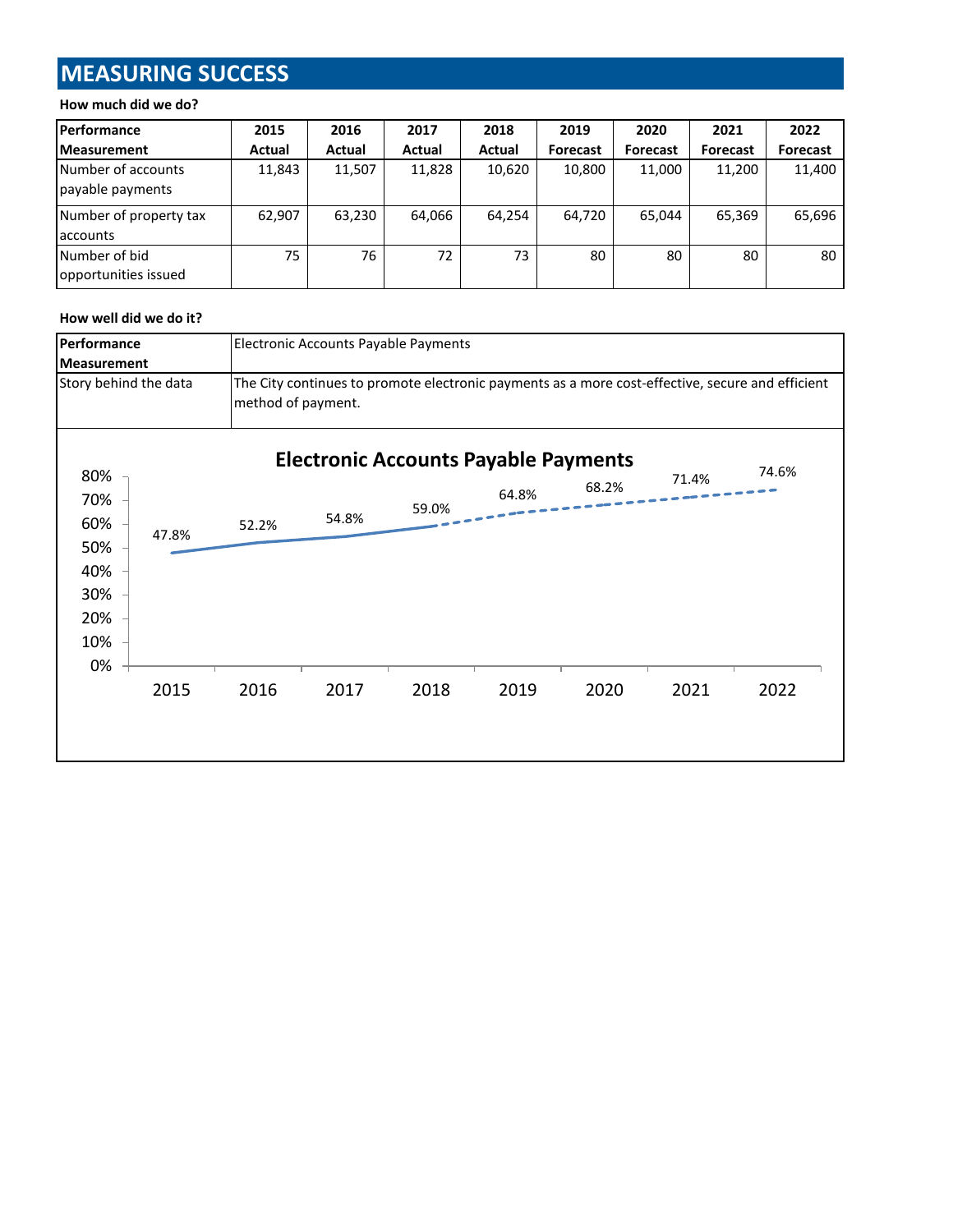

| <b>Performance</b><br>Measurement                                             |       | Bond Investment Portfolio Return                                                                                                                                                                                  |       |                                                  |       |       |       |       |  |
|-------------------------------------------------------------------------------|-------|-------------------------------------------------------------------------------------------------------------------------------------------------------------------------------------------------------------------|-------|--------------------------------------------------|-------|-------|-------|-------|--|
| Story behind the data                                                         |       | Interest rates have continued to be at a low rate with a decrease expected in the short term<br>future. Once interest rates normalize, it is anticipated that the City will realize higher investment<br>returns. |       |                                                  |       |       |       |       |  |
| 4.00%<br>3.50%<br>3.00%<br>2.50%<br>2.00%<br>1.50%<br>1.00%<br>0.50%<br>0.00% | 3.57% | 3.44%                                                                                                                                                                                                             | 3.26% | <b>Bond Investment Portfolio Return</b><br>3.04% | 2.90% | 2.80% | 3.00% | 3.00% |  |
|                                                                               | 2015  | 2016                                                                                                                                                                                                              | 2017  | 2018                                             | 2019  | 2020  | 2021  | 2022  |  |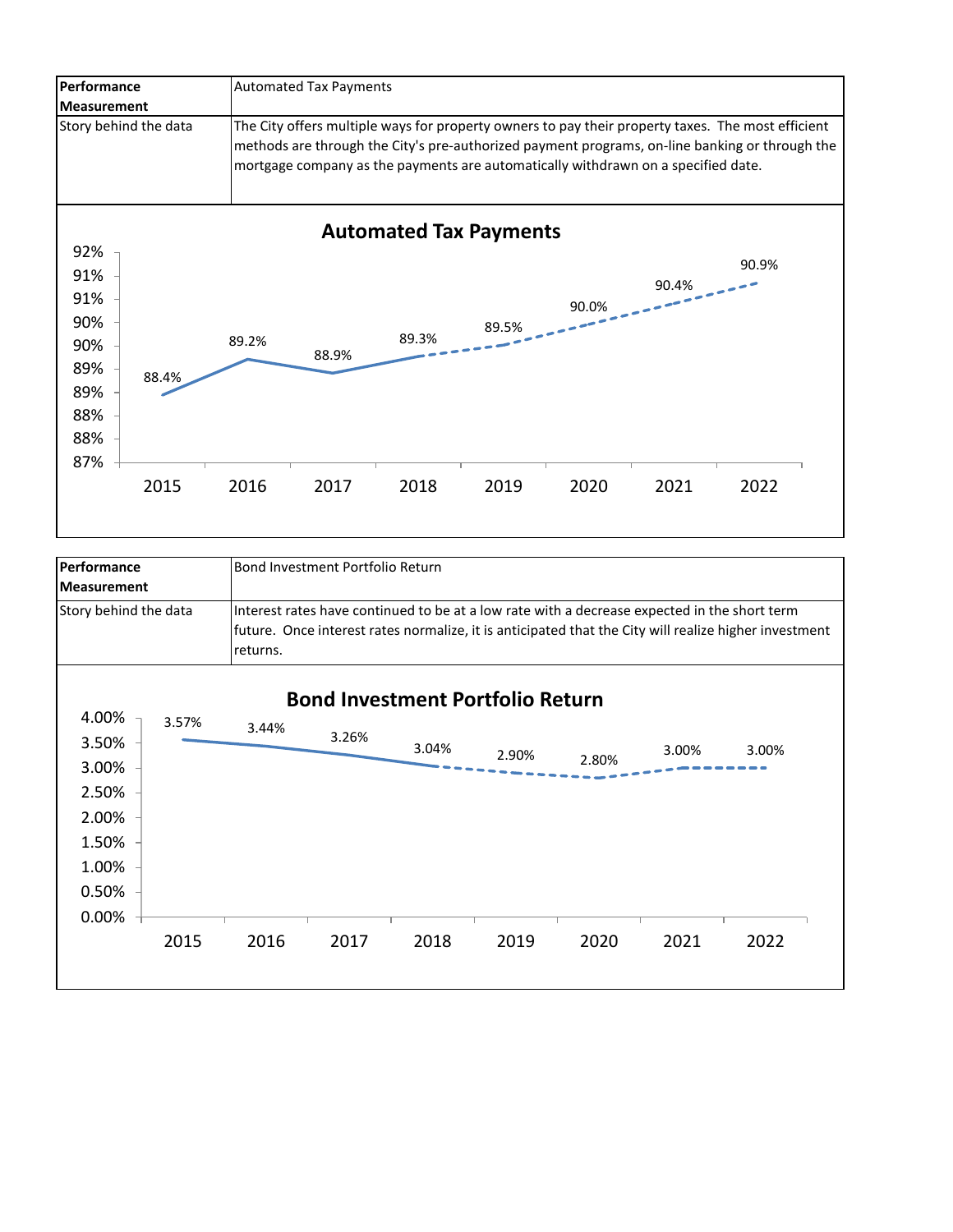